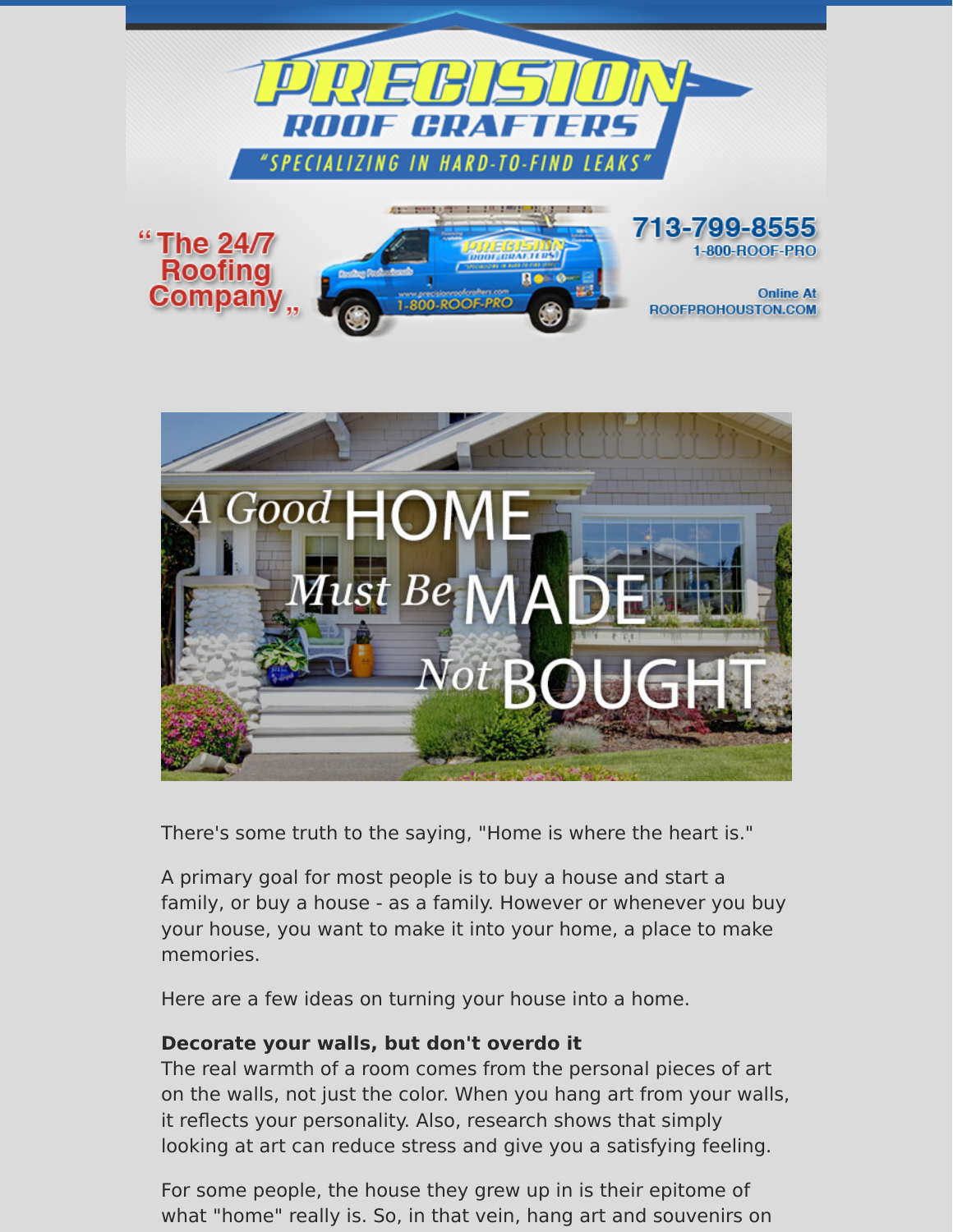your walls that remind you of your childhood home. Also, mix in family photos you've been keeping out of sight. The combination of art and photos will let your family's personality shine.

# 照 **ETF**

#### **Make it cozy, but keep it clean**

You want your home to have a lived-in look. Keeping things organized is essential, but not everything has to be put away or



put in a "place." Comfy clutter will give you that cozy feeling, so showcase your hobbies, display flowers, or any other pieces of "flair" that says something about you and the family that lives within the walls.

If you have children that like to color, set up a usable area in your home as their special place, make sure they can access it easily and get to their supplies.

### **Make your kitchen kitschy, but functional**

For many homes, the kitchen is the heart because of all the time that is spent in it. You'll want to make your kitchen into your own space by keeping it both comfortable and usable. Don't hide your appliances or utensils, incorporate them into the kitchen's theme by using them for decoration.



## **Throw pillows and rugs add warmth**

Your living room's furniture can give you a comforting feeling, but adding cushions, throw pillows, blankets, and rugs will give it a "homey" feeling - it will also add personality.



Using leftover fabric to create your own

throw pillows will add a unique touch to your living space.

### **Put a bit of "you" in each room**

Giving each room of your home a bit of personality is as easy as just throwing splashes of color on the walls, or just on an accent wall. Each room's color or, splash of color, should reflect the function of the room. For example, a craft room that has white